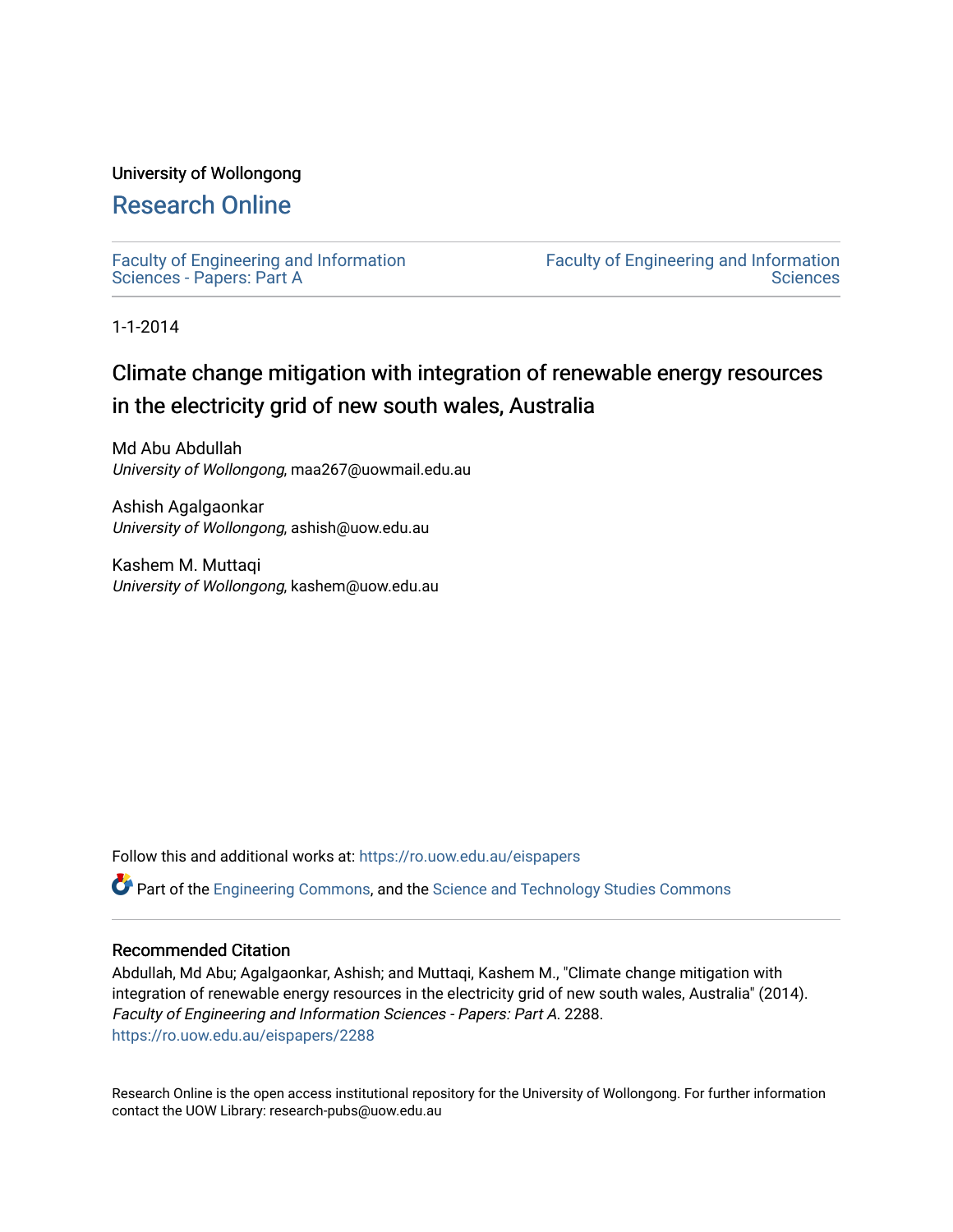## Climate change mitigation with integration of renewable energy resources in the electricity grid of new south wales, Australia

## **Abstract**

The implementation of climate change mitigation strategies may significantly affect the current practices for electricity network operation. Increasing penetration of renewable energy generation technologies into electricity networks is one of the key mitigation strategies to achieve greenhouse gas emission reduction targets. Additional climate change mitigation strategies can also contribute to emission reduction thereby supplementing the renewable energy generation participation, which may be limited due to technical constraints of the network. In this paper, the penetration requirements for different renewable energy generation resources are assessed while concurrently examining other mitigation strategies to reduce overall emissions from electricity networks and meet requisite targets. The impacts of climate change mitigation strategies on the demand and generation mix are considered for facilitating the penetration of renewable generation. New climate change mitigation indices namely change in average demand, change in peak demand, generation flexibility and generation mix have been proposed to measure the level of emission reduction by incorporating different mitigation strategies. The marginal emissions associated with the individual generation technologies in the state of New South Wales (NSW) are modelled and the total emissions associated with the electricity grid of NSW are evaluated. 2013 Elsevier Ltd.

## Keywords

renewable, integration, mitigation, change, wales, south, australia, grid, climate, electricity, resources, energy

## **Disciplines**

Engineering | Science and Technology Studies

## Publication Details

M. Abdullah, A. P. Agalgaonkar & K. Muttaqi, "Climate change mitigation with integration of renewable energy resources in the electricity grid of new south wales, Australia," Renewable Energy, vol. 66, (June) pp. 305-313, 2014.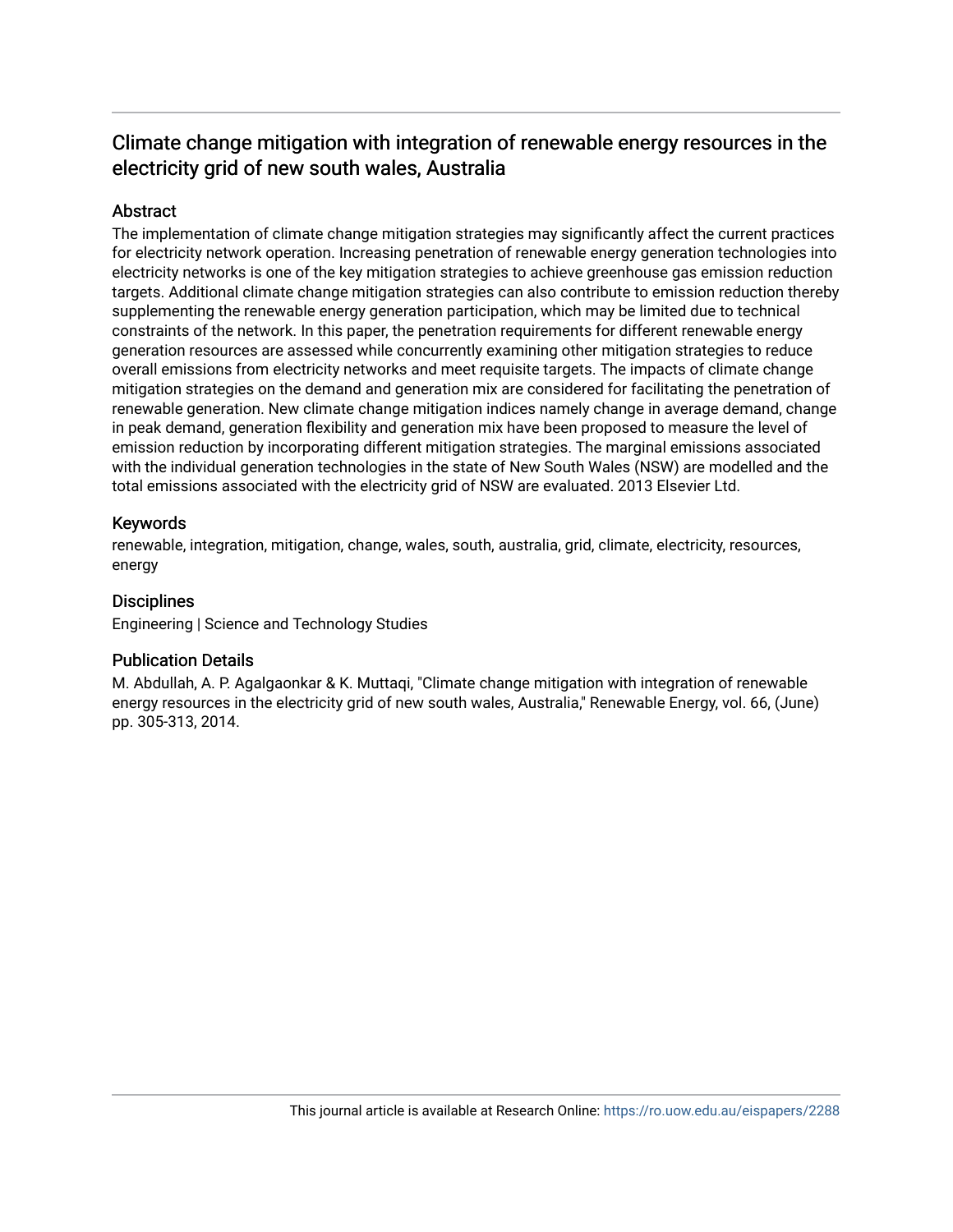# **Climate Change Mitigation with Integration of Renewable Energy Resources in the Electricity Grid of New South Wales, Australia**

M. A. Abdullah, A. P. Agalgaonkar and K. M. Muttaqi

Endeavour Energy Power Quality and Reliability Centre (EEPQRC), School of Electrical, Computer and Telecommunications Engineering, University of Wollongong, Wollongong, New South Wales, 2522, Australia. (e-mails: maa267@uowmail.edu.au; ashish@uow.edu.au; kashem@uow.edu.au)

#### **ABSTRACT**

The implementation of climate change mitigation strategies may significantly affect the current practices for electricity network operation. Increasing penetration of renewable energy generation technologies into electricity networks is one of the key mitigation strategies to achieve greenhouse gas emission reduction targets. Additional climate change mitigation strategies can also contribute to emission reduction thereby supplementing the renewable energy generation participation, which may be limited due to technical constraints of the network. In this paper, the penetration requirements for different renewable energy generation resources are assessed while concurrently examining other mitigation strategies to reduce overall emissions from electricity networks and meet requisite targets. The impacts of climate change mitigation strategies on the demand and generation mix are considered for facilitating the penetration of renewable generation. New climate change mitigation indices namely change in average demand, change in peak demand, generation flexibility and generation mix have been proposed to measure the level of emission reduction by incorporating different mitigation strategies. The marginal emissions associated with the individual generation technologies in the state of New South Wales (NSW) are modelled and the total emissions associated with the electricity grid of NSW are evaluated.

**Keywords:** Climate change mitigation; emission reduction; performance indices; renewable energy penetration.

#### **1. Introduction**

Fossil fuel based conventional power plants produce a large amount of greenhouse gas (GHG) emissions. To mitigate climate change disorder in electricity generation, deployment of mitigation technologies for reduction of GHG emissions is essential [1]-[4]. Climate change mitigation techniques such as use of renewable energy resources in power generation including change in fuel mix, energy efficient appliances, demand side management strategies, and smart appliances can be applied to reduce emissions from electricity infrastructure [1-2]. Mitigation strategies are required to be developed for introducing such a transition in the well-established power sector. Assessment and quantification of the emission reduction ability for an electricity system with varying penetration of renewable power generation are required to achieve the national and international emission targets [5].

Several economic theories, such as integration of renewable energy resources in the grid, have been reported in the literature to assess the impact of climate change mitigation strategies on the electricity infrastructure. In [3], the author has presented a comparative analysis of the costs associated with and without implementation of GHG emission reduction policies for the Australian electricity sector. The authors in [4] have presented the simulated results detailing impacts of climate change mitigation technologies on power system. In [4], electricity generation cost, energy price, emission rate and transmission congestion are used as the performance indicators for the different technologies. However, cost may not be a suitable indicator of the mitigation ability of an electricity network, especially in the presence of different government incentive schemes and consumer willingness to pay for enacting climate change mitigation.

A composite GHG emission reduction model has been developed in [6] considering emission savings from renewable energy resources, and transmission and distribution efficiency improvements. The integration of renewable generation systems and adoption of carbon price are considered as the climate change mitigation strategies; and marginal emission is used as the performance indicator. In [7], marginal emission of the conventional generation system is used to compute the emission offset from the installation of wind generation systems. Variation in annual emissions is shown as the mitigation indicator for different installed capacities of wind generation systems. In [8], linear programming model is developed to assess the optimal generation mix for the electricity network with high penetration of wind power generation. The different options of generation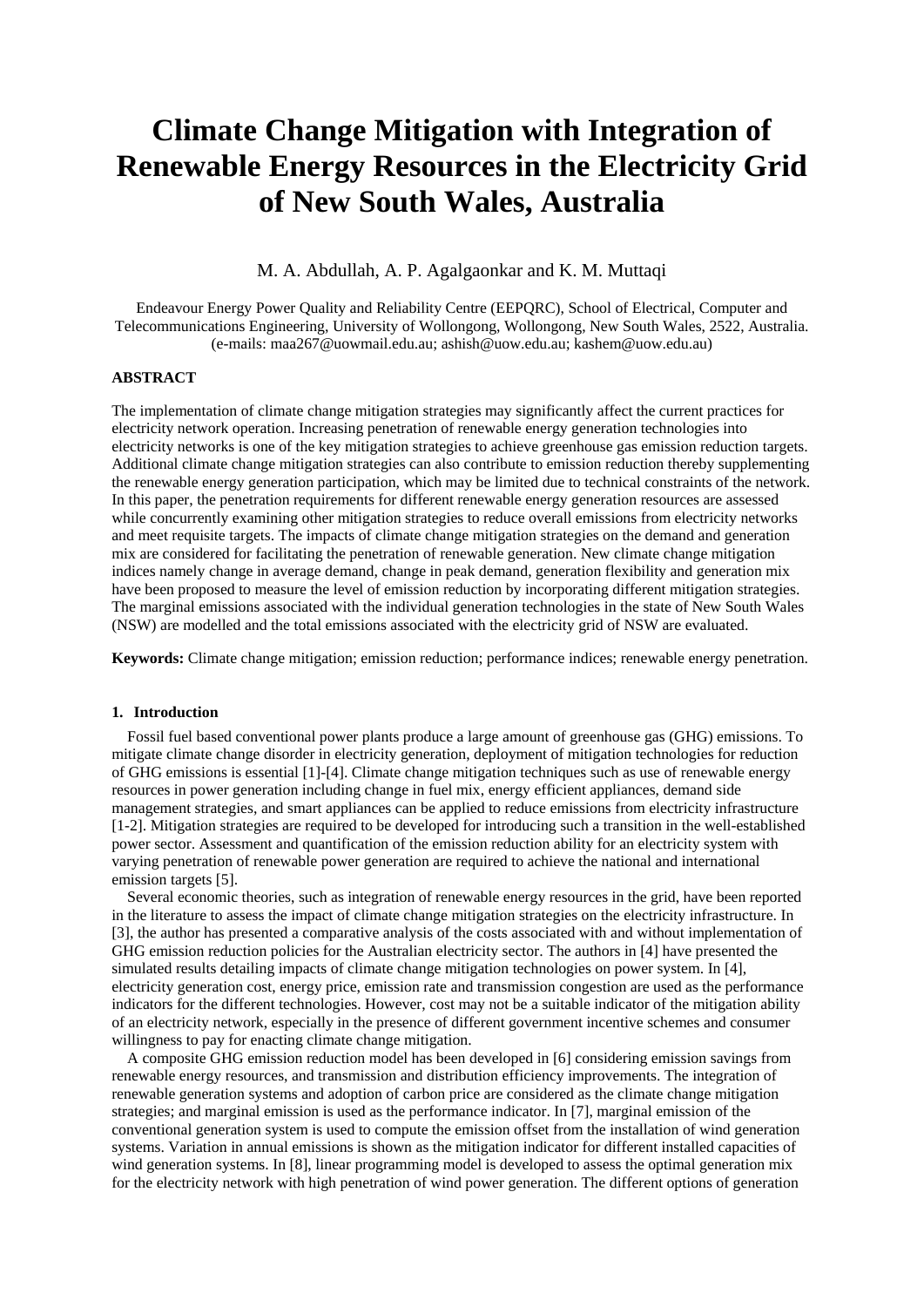mix are evaluated with the aid of different ramp rates of the associated generation technologies, transmission interconnection flexibility and energy storage flexibility in the network. In [9], the emission rate of coal and gas power plants is modelled and impact of system flexibility constraints on the penetration of intermittent generation systems in the electricity network is assessed. The authors of [10] have assessed the impact of system flexibility factor on the penetration of solar photovoltaic (PV) generation systems. It considers surplus energy, capacity factor and energy cost as the mitigation indices of the system. In [11], the effects of climate change mitigation technologies on the penetration of the solar PV system are investigated. System flexibility, energy storage systems and peak load shaving schemes are considered as the mitigation techniques, and the unit cost of energy is used as an indicator for the mitigating of the electricity system.

The emissions from different generation technologies are modelled in [12] considering the variations in the loading levels of the generating units. Emission factor, which is the average GHG emission associated with the per unit energy generation from the plant, is used to estimate the emission from the generation plant corresponding to the net energy generation [13-15]. In [14], emission factor of the input fuel is used to calculate the  $CO<sub>2</sub>$  emission from combined heat and power plants. In [15], emission factor is used to evaluate the emissions of the pollutant gases from the distributed cogeneration power plants. However, the GHG emissions from generation plants depend on the output of the generators and emission factor of the plant cannot incorporate the fluctuations in GHG emissions due to the varying output of the generators [16-17]. The dependency of  $CO_2$  emissions of the coal fired power plant on the efficiency of the plant is considered in [16] in order to estimate the  $CO_2$  emissions. In [17], an empirical function of generated power from the generators is used to estimate the emissions from the thermal power generation plants. A number of unit commitment algorithms can be found in the literature [18-22] to determine economic dispatch of generating units for emission reduction. In the emission constrained unit commitment presented in [18-22], empirical models of emissions have been formulated to estimate the total emission from electricity generation. In [21-24], constant emission factor and nonlinear functions of power output have been used to model the emission from generation plants.

The New South Wales (NSW) state government in Australia has set targets to contain emissions to the 2000 levels by 2025 and reduce emissions by 60% by 2050 [25]. In order to achieve the emission reduction target, mitigation strategies are set for different sectors such as energy generation, agriculture, transportation and industrial production. In order to reduce emission from electricity generation, renewable energy generation targets (RET) are set and additional schemes such as carbon tax, incentives on renewable generation systems, energy storage integration, introducing electric vehicles, use of energy efficient appliances are planned to be introduced [25]. These mitigation schemes have impacts on the NSW electricity network such as change in load demand, generation mix, generation flexibility, etc. Depending upon the changes in NSW electricity network, the emissions from electricity generation would be altered, and required renewable generation penetration to achieve NSW emission reduction target from electricity generation would be different. Hence, it is necessary to assess the impacts of climate change mitigation strategies on NSW electricity network and possible emission reduction from electricity generation systems with the increased penetration of renewable generation systems need to be investigated [26].

In this paper, the impacts of climate change mitigation strategies are assessed to achieve emission reduction targets with the increasing penetration of renewable energy generation in the electricity network. The mitigation indices based on the impacts of the mitigation strategies on the demand and generation mix are developed. Change in average demand, variation in peak and off-peak demand, generation flexibility and generation mix index are considered to evaluate the impact of climate change mitigation strategies on facilitating the renewable generation growth in the electricity network. The marginal emission of the individual generation plant is modelled using thermodynamic model of the plant. The emission model for the energy supplied in the grid from different generation plants is developed based on the fuel mix of the grid. The penetration levels of different renewable energy resources have been evaluated to achieve the set emission reduction target for NSW electricity grid.

#### **2. Impacts of Climate Change Mitigation Strategies on Electricity Networks**

The extensive usage of renewable energy resources within technical constraints can be one of the attractive options to reduce GHG emissions in the electricity networks. The penetration level of renewable energy generation and the emission offset from conventional i.e. non-renewable generation systems can be considered as indicators to examine climate change mitigation performance of the electricity infrastructure. It is noted that the relationship between emission reduction and penetration of the renewable energy generation is nonlinear [27]. For higher penetration, the emission reduction per unit installed capacity becomes lower due to the curtailment of excess energy. The penetration of the renewable resources can be expressed in terms of their installed capacity with respect to the peak load demand of the network. The emission offset due to the integration of renewable generation systems can be expressed by the fraction of emission reduced from the base case emission.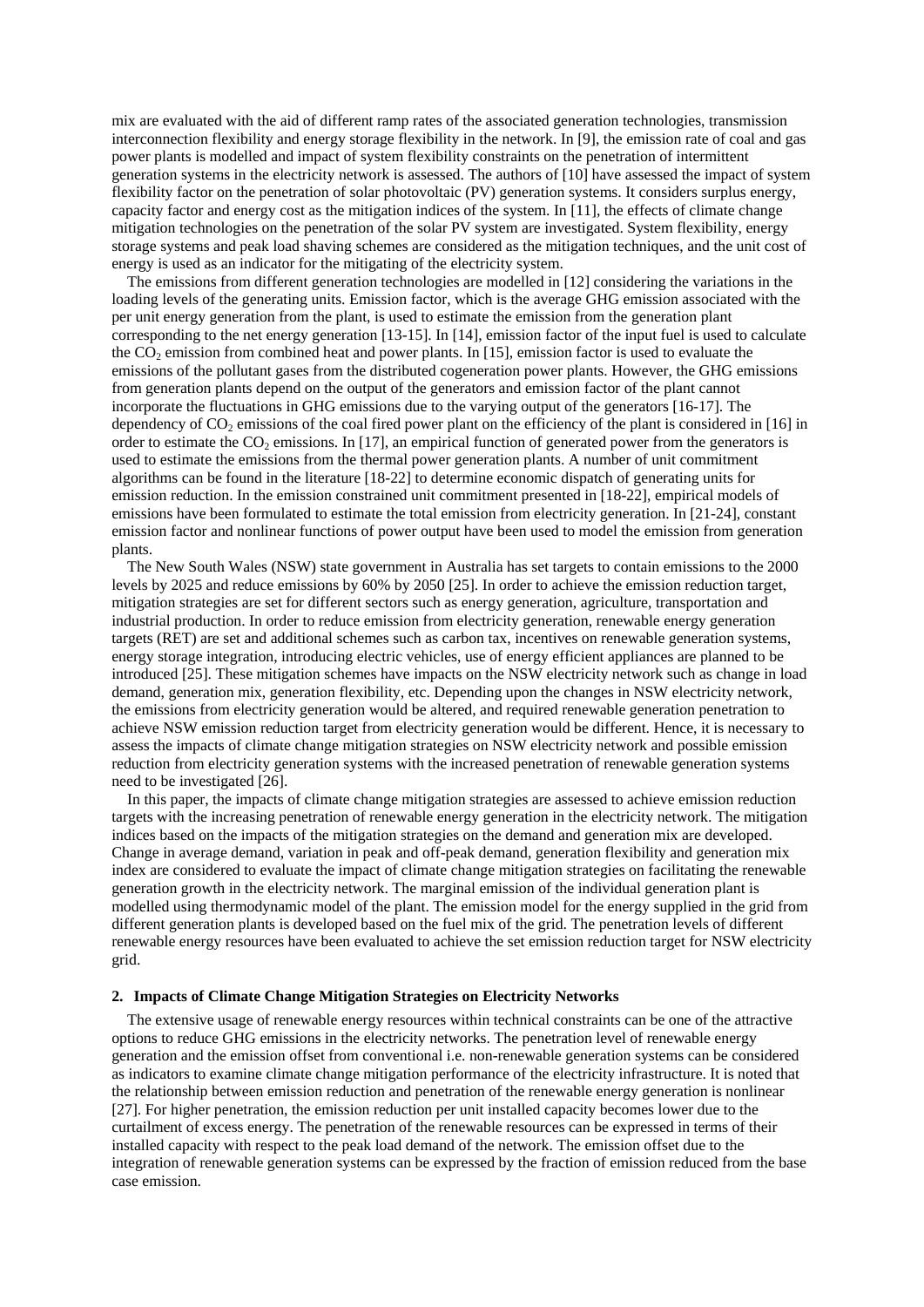The conventional strategies and practices in electricity networks may not be significantly beneficial for achieving the emission curtailment target [1]. The uncertainties associated with the power availability from renewable resources, such as solar PV and wind generation, could be one of the major barriers for accommodating renewable generation systems in the electricity infrastructure. In order to accommodate high penetration of renewable energy resources in the electricity infrastructure, novel climate change mitigation strategies need to be developed. The implementation of energy efficient equipment, electric vehicles, demand side management schemes and fuel efficient generation plants can be considered as some of efficient strategies of climate change mitigation. The mitigation strategies can affect the load demand of the network and the operation of conventional, non-renewable generating resources. The effects of various mitigation strategies on the relationship between emission reduction and penetration level of renewable generation are required to be quantified for assessing the effectiveness of their applicability.

#### 2.1. Impacts on electricity demand

Implementation of the energy efficient appliances, electric vehicles and demand side management can influence the average daily load demand in the network [28, 29]. These mitigation strategies can change the daily energy consumption and hence the average daily load demand as shown in Fig. 1. The changes in daily load pattern of the network due to 10% increase and 10% decrease in average daily load are shown in Fig. 1. The average load demand shift can be expressed using (1).

$$
\Delta \mu_L = \frac{\mu'_L - \mu_{L,Base}}{\mu_{L,Base}} \tag{1}
$$

Where,  $\Delta \mu_L$  is the average demand shift.  $\mu'_L$  and  $\mu_L$ , *Base* are the average daily demand with and without implementation of mitigation strategies, respectively. Negative value of Δ*µ*<sub>L</sub> means that the average daily load demand of the network has been reduced. On the other hand, positive value of  $Δμ<sub>L</sub>$  indicates that the average daily load of the network has been increased. If the daily load pattern of the system remains unchanged and only the average demand is shifted, the estimated shifted demand *L'(h)* at time *h* of the day can be computed using (2).

$$
L'(h) = L(h) \times (1 + \Delta \mu_L)
$$
 (2)

Where,  $L(h)$  is the estimated demand of the system at time *h* of the day for the base case.

Application of the demand side management schemes such as time varying rate, smart appliances, schedulable load and use of energy storage systems can affect the peak and off-peak load demand of the network [11]. Due to the application of such mitigation strategies, the daily average load demand of the system remains unchanged while the load is shifted from peak hours to the off-peak hours changing the shape of the daily load pattern as shown in Fig. 2. There may be more than one way to shift the load pattern based on the strategies applied for load shifting. In this paper, it is assumed that the shifted load demand from the peak hours is evenly distributed among the off-peak hours and the quantity of the shifted load at each hour is proportional to the demand at that hour. The change in the variation of peak demand and off-peak demand of the system can be presented using (3)

$$
\Delta L_{\text{var}} = \frac{L'_{\text{max}} - L'_{\text{min}}}{L_{\text{max}} - L_{\text{min}}}
$$
(3)

Where, *∆Lvar* is the change in the variation between peak demand and off-peak demand. *Lmax* and *Lmin* are the maximum and minimum load demand of the system in a day without mitigation strategies, respectively. *L'max* and *L'<sub>min</sub>* are the maximum and minimum load demand of the system in a day with the application of mitigation strategies, respectively. The value of *∆Lvar* less than 1 indicates that difference between peak demand and offpeak demand of the system is decreased with the application of demand side management strategies, and vice versa. In addition, negative value of *∆Lvar* indicates that the peak load is shifted from peak demand time to the off-peak demand time of the day. The estimated demand *L''(h)* at time *h* of the day can be computed using (4).

$$
L''(h) = (L(h) - \mu_L) \times \Delta L_{var} + \mu_L \tag{4}
$$

Where,  $L(h)$  is the estimated demand of the system at time h of the day for the base case.  $\mu_L$  is the daily average load of the system.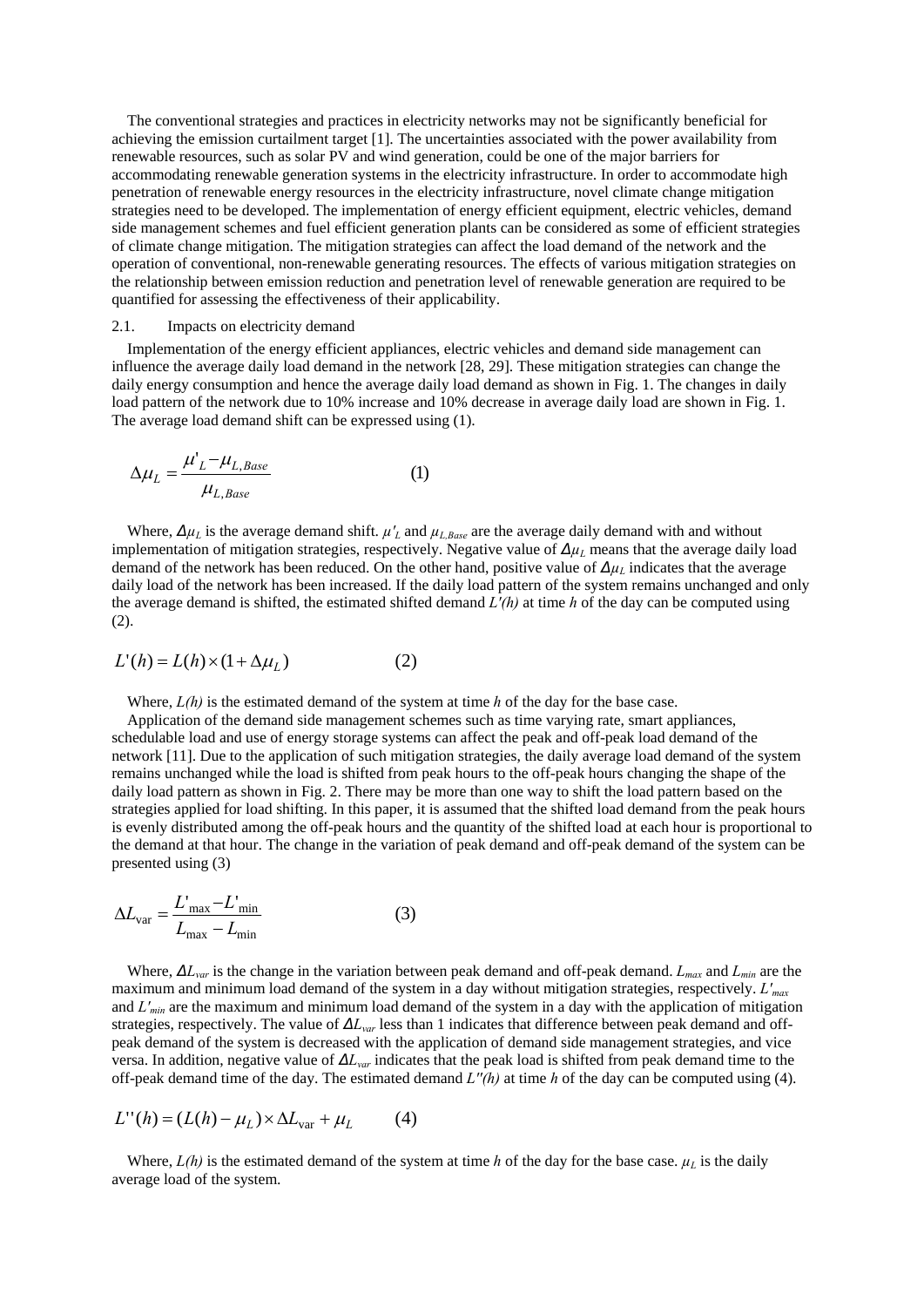

Fig. 1. Daily load pattern for 10% change in average demand of NSW network in a typical day of January.



Fig. 2. Daily load pattern for 20% change in peak and off-peak demand variation of NSW network in a typical day of January.

#### 2.2. Impacts on electricity generation systems

Improved accuracy of the load demand and generation forecasting can reduce the minimum generation level of the conventional, i.e. non-renewable generating resources [10, 11]. This will increase the generation flexibility of the system and aid in accommodating higher penetration of the intermittent renewable energy generation systems. The generation flexibility of the system can be defined as given in (5).

$$
f_{Flex} = \frac{L_{\text{max}} - G_{\text{min}}}{L_{\text{max}}} \tag{5}
$$

Where, *f<sub>Flex</sub>* is the generation flexibility of the conventional, i.e. non-renewable generation system.  $L_{max}$  is the maximum demand of the system, and  $G<sub>min</sub>$  is the minimum total generation level that can be reduced by all the conventional generation plants in the system. *f<sub>Flex</sub>* can be between 0 to 1. Higher value of the flexibility of the system with conventional resources indicates that the system can accommodate higher penetration of intermittent generation systems by reducing the minimum generation level of the conventional resources.

With the increase in generation flexibility of the system, the minimum generation level of conventional resources decreases. The energy difference between minimum generation level of the conventional resources and the load demand can be supplied by the intermittent generation systems. The contribution of the renewable energy can be increased in meeting the energy demand thereby reducing the minimum generation level for which the conventional resources need to be operated. The minimum generation level of the conventional generating resources can be computed using (6).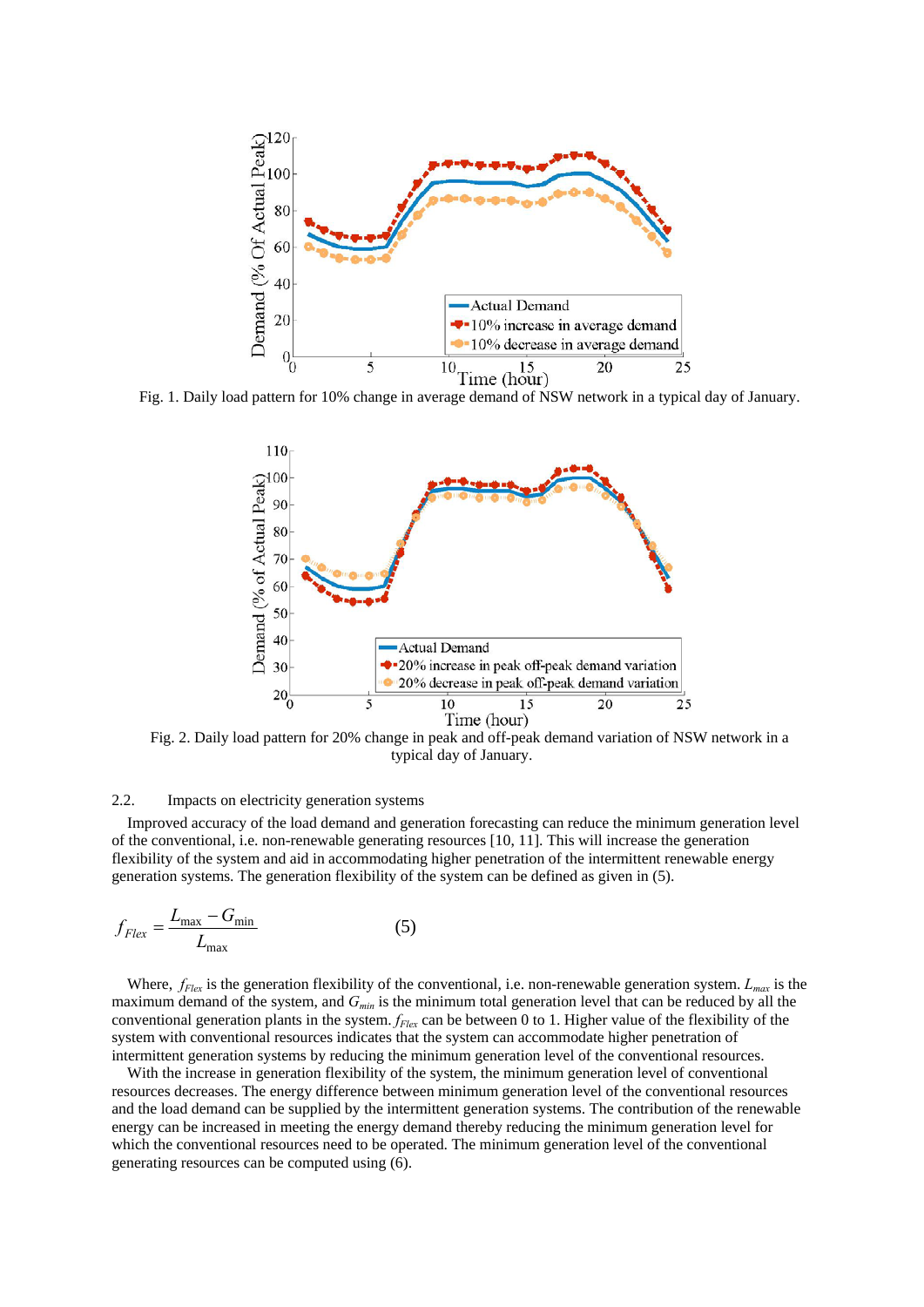$$
G_{\min} = L_{\max} \times (1 - f_{FLex})
$$
 (6)

Reducing the share of generating stations with higher emission rate and increasing the share of generating stations with lower emission rate in the generation system can reduce the overall emissions from the generation system. Changing the shares of generation mixes will change the operational emission of the grid energy mix. Change in generation mix of the system can be presented in (7).

$$
f_{fuel} = \frac{\sum_{i} P_{fuel,i}}{\sum_{j} P_{fuel,j}}
$$
(7)

Where,  $f_{Fuel}$  is the index for the generation mix of the system.  $P_{Fuel,i}$  is the normalised share of fuel, that is, changed in the fuel mix of the conventional generating resources. Higher value of *fFuel* indicates the increased share of generation plants with fuel group *i* (e.g. natural gas and bio-fuel) and reduced share of generation plants with fuel group *j* (e.g. Coal).

The fuels used in the conventional generating systems can be divided into three groups namely increased share, reduced share and unchanged share. The sum of the normalised share of all the fuel groups is equal to one as given in (8).

$$
\sum_{i} P_{fuel,i} + \sum_{j} P_{fuel,j} + \sum_{k} P_{fuel,k} = 1
$$
 (8)

Where, *i* and *j* are the fuel groups that needs to be shifted and *k* is the fuel group which remains unchanged. Hence, the change in share of one group of fuel can be computed from the information of the share of the other fuel group and generation mix index as given by (9) and (10), respectively.

$$
\sum_{j} P_{fuel,j} = \frac{1 - \sum_{k} P_{fuel,k}}{1 + f_{fuel}}
$$
\n
$$
\sum_{i} P_{fuel,i} = \frac{f_{fuel} \times \left(1 - \sum_{k} P_{fuel,k}\right)}{1 + f_{fuel}}
$$
\n(10)

For example, let us assume that fuel group *i* represents natural gas fired power plants and fuel group *j* represents coal fired power plants. The normalised share of the coal and natural gas fired power plants in the total generation capacity is assumed to be 60% and 30%, respectively. Hence, the generation mix index has a value of 0.5. If some of the coal fired power plants are replaced by natural gas fired power plants as a climate change mitigation strategy and the generation mix index is set to 0.6, the normalised share of coal and natural gas fired power plant in the total generation capacity can be found 56.25% and 33.75% using (9) and (10), respectively.

#### **3. Modelling of the Aggregated Marginal Emissions of the Electricity Grid**

The assessment of the impact of climate change mitigation strategies on the emission mitigation performances requires the modelling of the emissions from conventional generating resources. The emission rates for the different generating plants are different. In addition, emission rate of the individual plant may also be different depending upon their loading levels. The load demand in an electricity network is time varying and hence, the emissions associated with unit energy generation will also be time dependent.

Emission factor is an average quantity of the marginal emission of the corresponding generation plants and is readily available from the generator manufacturers. In order to model each type of pollutant gas emission as a nonlinear function of output power, the operational data of that pollutant gas emission from the generation plants are required. In this paper, the marginal emission from different generation plants has been modelled from the thermal properties of the corresponding fuel and generation plant. Also, equivalent global warming potential of each pollutant gas emission has been considered in estimating the total emission reduction from climate change mitigation strategies.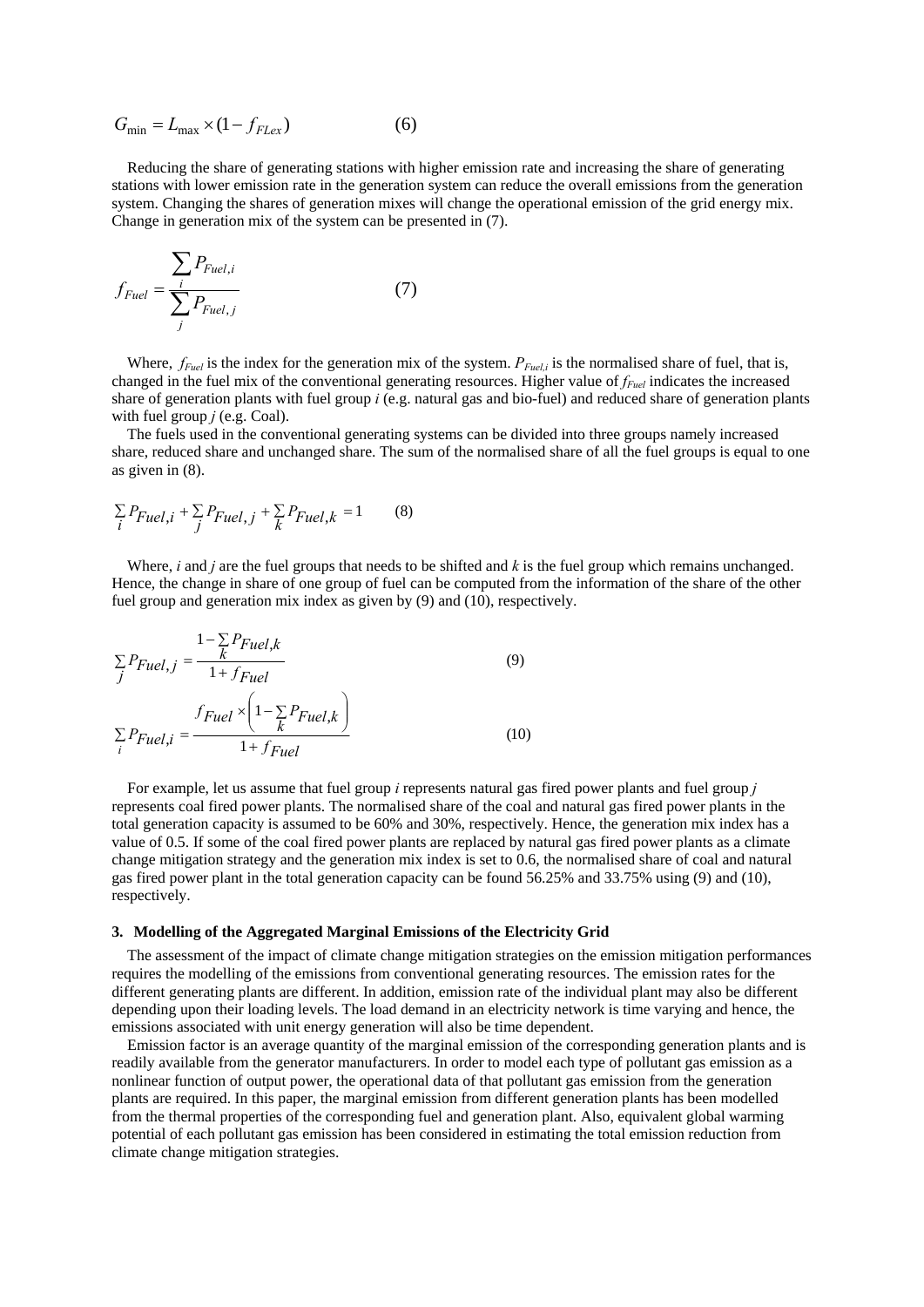Coal, oil and natural gas are some of the commonly used fossil-fuels for running the conventional power plants worldwide. Beside these fossil fuel based power plants, some renewable energy based power plants have a significant share in the grid mix. Since, hydro, wind and solar PV based power plants release minimal emissions in their operational phase, the operational emissions of these power plants can be considered to be equal to zero. For fossil fuel based power plants, discharge of different gasses from unit energy generation can be expressed using (11) and (12).

$$
ME_{G,i,Cal} = f_{sif,m,fuel} \times \frac{1 - E_{control,G}}{f_{sim,m,G} \times UHV_{fuel}}
$$
(11)  

$$
ME_{G,i,Elec}(fL_i) = \frac{3.6 \times 10^3 \times ME_{G,i,Cal}}{\eta_i(fL_i)}
$$
(12)

Where,  $fL_i$  is the ratio of operating load to the rated load of the  $i^{th}$  power plant. G is the type of gas discharge and *i* indicates the power plant type.  $ME_{G,i,Cal}$  is the rate of *G* gas discharge (kg/MJ) from the *i*<sup>th</sup> power plant and *m* is the substances in the polluting gas *G* contained in the fuel.  $f_{sim,m,G}$  and  $f_{sif,m,f}$  are the fractional mass content of substance m in the gas *G* and fractional mass content of substance m in the fuel *f*, respectively. *Econtrol,G* is the rate of *G* gas discharge control in the power plant during the operation cycle and *UHVfuel* is the higher heating value (MJ/kg) of the fossil fuel used in the power plant.  $ME_{G,i,Elec}(f_L,j)$  is the rate of *G* gas discharge (kg/MWh) from *i*<sup>th</sup> power plant to produce 1 MWh electricity while running at  $fL_i$  fraction of rated load.  $\eta_i(fL_i)$  is the efficiency of  $i^{th}$  power plant while generating power at  $fL_i$  of rated condition.  $CO_x$ ,  $NO_x$ ,  $N_2O$  and  $SO_x$  are some of the common emitted gases from the fossil fuel based power plants. The fractional mass content of substance from fuel in some of the common pollutant gases emitted from power plants are given in Table 1. Since Oxygen is the common element in the pollutant gases, the fractional mass content of Oxygen can be calculated by subtracting the fractional mass content of the element m in gas X from 1, i.e.  $f_{sim, O2,X}$  =(1- $f_{sim,m,X}$ ).

|                  |          | Gas, G   Element, m   Fraction, $f_{sim,m,G}$ |
|------------------|----------|-----------------------------------------------|
| CO <sub>2</sub>  | Carbon   | 0.27                                          |
| CO               | Carbon   | 0.43                                          |
| SO <sub>2</sub>  | Sulphur  | 0.5                                           |
| N <sub>2</sub> O | Nitrogen | 0.636                                         |
| NO               | Nitrogen | 0.467                                         |
| NO <sub>2</sub>  | Nitrogen | 0.304                                         |

**TABLE 1**  Fractional mass content of element, m in gas *G*

The energy conversion efficiency of generating units and hence power plants varies for various loading levels. The efficiency of the power plant at different loading conditions can be modelled using the rated efficiency and the efficiency de-rating factor as shown in (13).

$$
\eta_i(f_i) = \eta_{i, Rated} \times f_i(f_i)
$$
\n(13)

Where,  $\eta_i$ , rated is the rated efficiency of the *i*<sup>th</sup> power plant. *fP<sub>i</sub>*( $f_L$ ) is the efficiency de-rating factor of the *i*<sup>th</sup> power plant for operating at *fL,i* fraction of rated loading condition. Assuming the efficiency de-rating factor of the generating units follows a linear relationship with the fraction of rated load, it can be expressed as shown in  $(14)$ ,

$$
fP_i(fL_i) = \alpha + \beta \times fL_i \tag{14}
$$

Where,  $\alpha$  and  $\beta$  are two coefficients, which depend on the plant type, size, operating temperature, etc. Moreover, energy supplied through the utility system is composed of energy generated by different power plants using different fuels. The generating plants are dispatched economically to generate power at different levels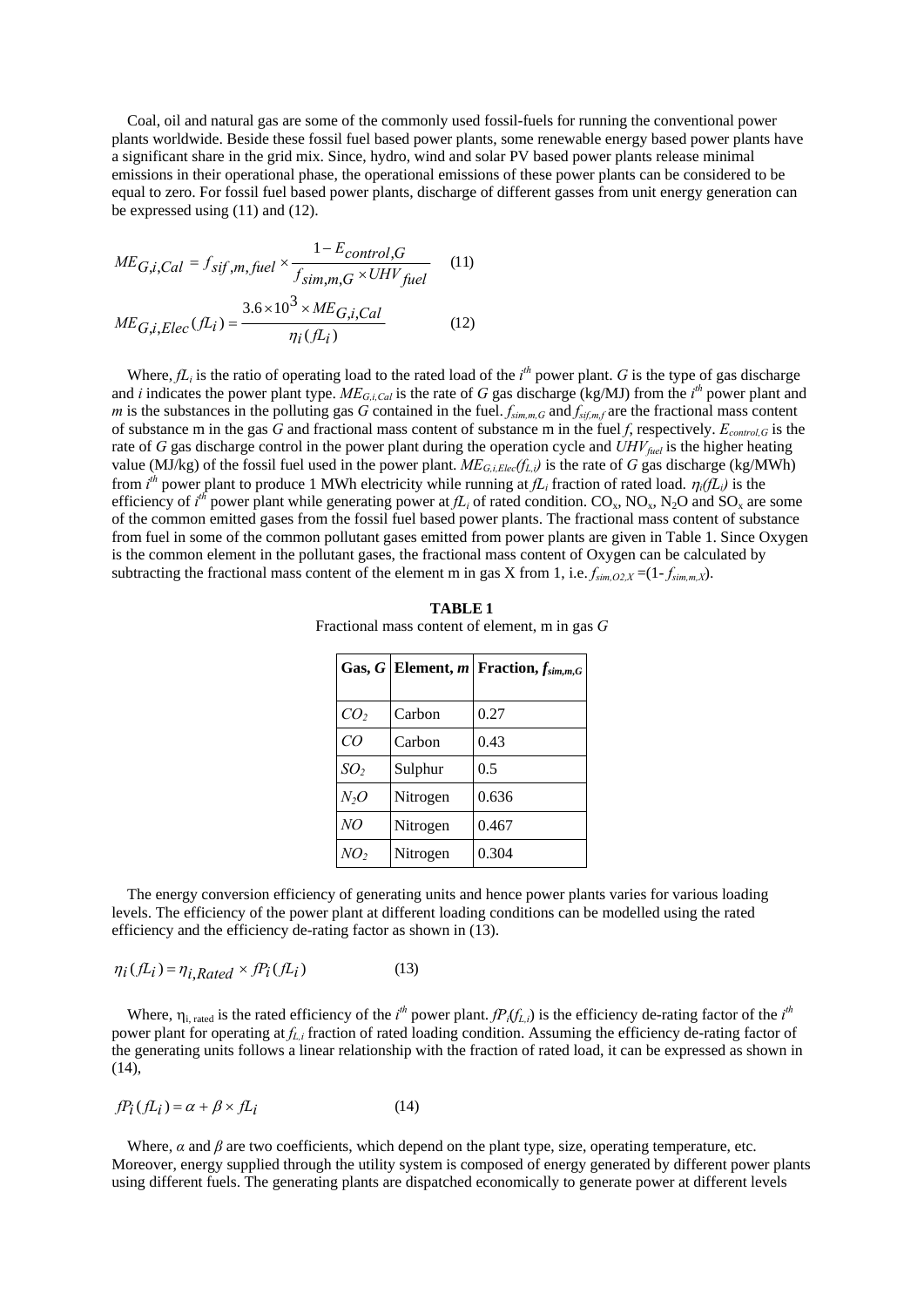depending upon the net load demand of the electricity network. Some power plants can be classified as base load power stations, some other can be classified as intermediate power plants and others can be classified as peak power plants based on the characteristics of the power plants. Fig. 3 shows an example of a load duration curve of a power system composed as the shares of different fuel based generators in meeting the demand of the system. From the information about the type of fuels, number of power plants, plant capacity and unit operation schedule of the system, rate of discharge of the polluting gases for the base, intermediate and peak demand can be formulated as below.

$$
TE_{G,Base} = \left\{ \sum_{i} ME_{G,i, Elec} (1) \times w_{i} \right\} \times g_{B}
$$
\n
$$
TE_{G,Int}(f_{D}) = \begin{cases} \left[ \sum_{i} ME_{G,i, Elec} \left( \frac{(f_{D} - g_{B}) \times w_{i}}{(g_{I} - g_{B}) \times x_{i}} \right) \times (f_{D} - g_{B}) & \text{for}, g_{B} \le f_{D} \le g_{I} \right] \\ \left[ \sum_{i} ME_{G,i, Elec} (1) \times w_{i} \right] \times (g_{I} - g_{B}) & \text{for}, g_{I} < f_{D} \end{cases}
$$
\n
$$
TE_{G,Peak}(f_{D}) = \begin{cases} 0 & \text{for}, f_{D} \le g_{I} \\ \left[ \sum_{i} ME_{G,i, Elec} \left( \frac{(f_{D} - g_{I}) \times w_{i}}{(g_{P} - g_{I}) \times x_{i}} \right) \times w_{i} \right] \times (f_{D} - g_{I}) & \text{for}, g_{I} < f_{D} \end{cases}
$$
\n
$$
(15)
$$

Where,  $f_D$  is the demand level of the grid. *TE<sub>G,Base</sub>*, *TE<sub>G,Int</sub>* and *TE<sub>G,Peak</sub>* are the aggregated emission of *G* gas associated with base, intermediate and peak demand, respectively.  $ME_{G,iElec}$ ,  $w_i$  and  $x_i$  are the rate of *G* gas discharge, normalised dispatched power and fraction of installed generation capacity supplied by the *i*<sup>th</sup> type power plant, respectively.  $g_B$ ,  $g_I$  and  $g_P$  are the maximum demand level for base, intermediate and peak demand for generation plant classification, respectively. The derivation of equations (15)-(17) is presented in Appendix A with example of equation (16). The aggregated rate of GHG discharge of the grid mix,  $TE_{G,Grid}(f_D)$  can be computed using (18).

$$
TE_{G,Grid}(f_D) = TE_{G,Base} + TE_{G,Int}(f_D) + TE_{G,Peak}(f_D)
$$
\n(18)

The discharge rate of the grid mix for different gases during different demand level can be expressed in terms of global warming potential. The marginal  $CO<sub>2</sub>$  equivalent emission of the grid mix for the normalised demand level  $f_D$  can be computed using (19).

$$
TE_{Grid}(f_D) = \sum_{G} \alpha_G \times TE_{G,Grid}(f_D)
$$
\n(19)

Where,  $a_G$  is the equivalent global warming potential of *G* type gas in kg CO<sub>2</sub>-eq/kg and  $TE_{Grid}(f_D)$  is the total equivalent global warming potential emission of the grid mix in kg  $CO<sub>2</sub>$ -eq/MWh. The chronological emission of the grid mix can be computed using the unit commitment and the information about the marginal emission rates associated with each generation plant. Unit commitment has been used as a tool to estimate the output of each power plant during each dispatch interval. From the output level of each power plant during each dispatch interval, the marginal and total emission from that power plant is estimated using the presented emission model for that dispatch interval. Mixed integer linear programming algorithm is used to solve the unit commitment in this study.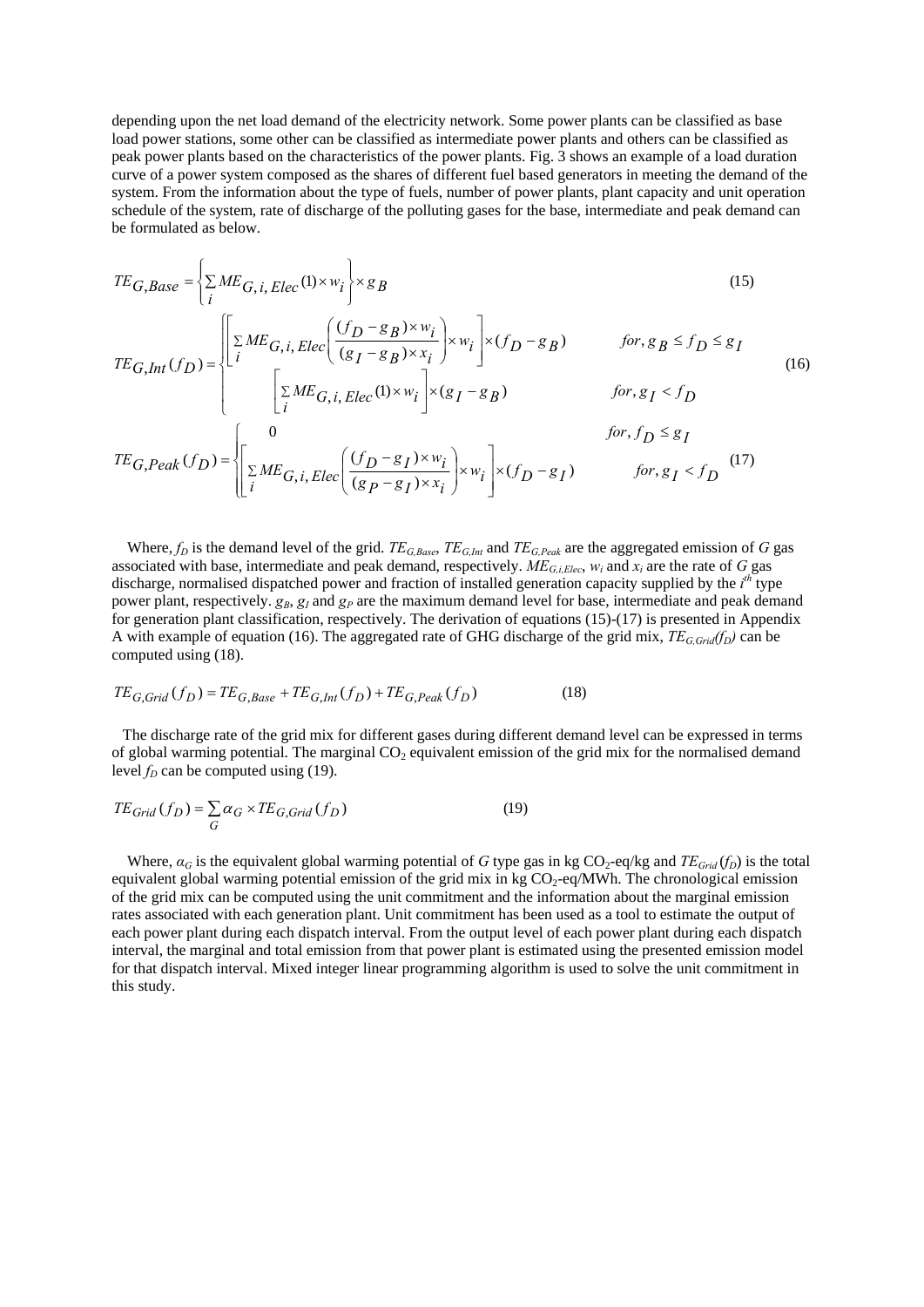

Fig. 3. Example load duration curve and fuel mix.

#### **4. Climate Change Mitigation in NSW Electricity Grid**

The proposed emission assessment methodology for various climate change mitigation strategies is assessed for the electricity network in New South Wales (NSW), Australia. The impacts of climate change mitigation strategies on the electricity network in achieving the mitigation target are assessed. Based on the National Transmission Network Development Plan 2011 (NTNDP) prepared by Australian electricity market operator [30], the total planning period of 10 years is considered with an overall load growth of 1% every year. Hourly average load demand and generation are used in the proposed study. The existing operational strategy is considered as the base case scenario. The share of existing installed capacity for the generating resources in the state of NSW [30] is shown in Fig. 4 using a pie chart. It can be noted that the natural gas to coal fuel ratio in NSW electricity generation system is 0.1667 in the current time. In this analysis, hydroelectric generation system is considered as the conventional generating resource with zero operational emission. It is assumed that the base case generation mix remains the same even with the prospective load growth. The higher heating value, particle contents of the coal and natural gas used in the Australian power plants are given in Table 3 [31, 32].



Fig. 4. Share of fuels in the grid mix of NSW, Australia

| Thermal property and composition of fuels used in NSW electricity generation plants |                            |                                                            |                         |                                            |                       |  |  |  |  |
|-------------------------------------------------------------------------------------|----------------------------|------------------------------------------------------------|-------------------------|--------------------------------------------|-----------------------|--|--|--|--|
|                                                                                     | <b>Fuel</b><br><b>Type</b> | <b>Higher</b><br><b>Heating Value   Content</b><br>(MJ/kg) | <b>Carbon</b><br>$($ %) | <b>Nitrogen</b><br>Content $(\% )$ Content | <b>Sulphur</b><br>(%) |  |  |  |  |
|                                                                                     | Coal                       | $22.9 - 26.27$                                             | $57.1 - 64.5$           | $1.15 - 1.5$                               | $0.34 - 0.55$         |  |  |  |  |
|                                                                                     | Natural<br>Gas             | 51.39                                                      | 68.5                    |                                            | 0.025                 |  |  |  |  |

**TABLE 2** 

Solar PV and wind energy conversion system (WECS) are considered as the renewable generation systems in the analysis. Three hypothetical scenarios are considered for maximising the renewable energy generation for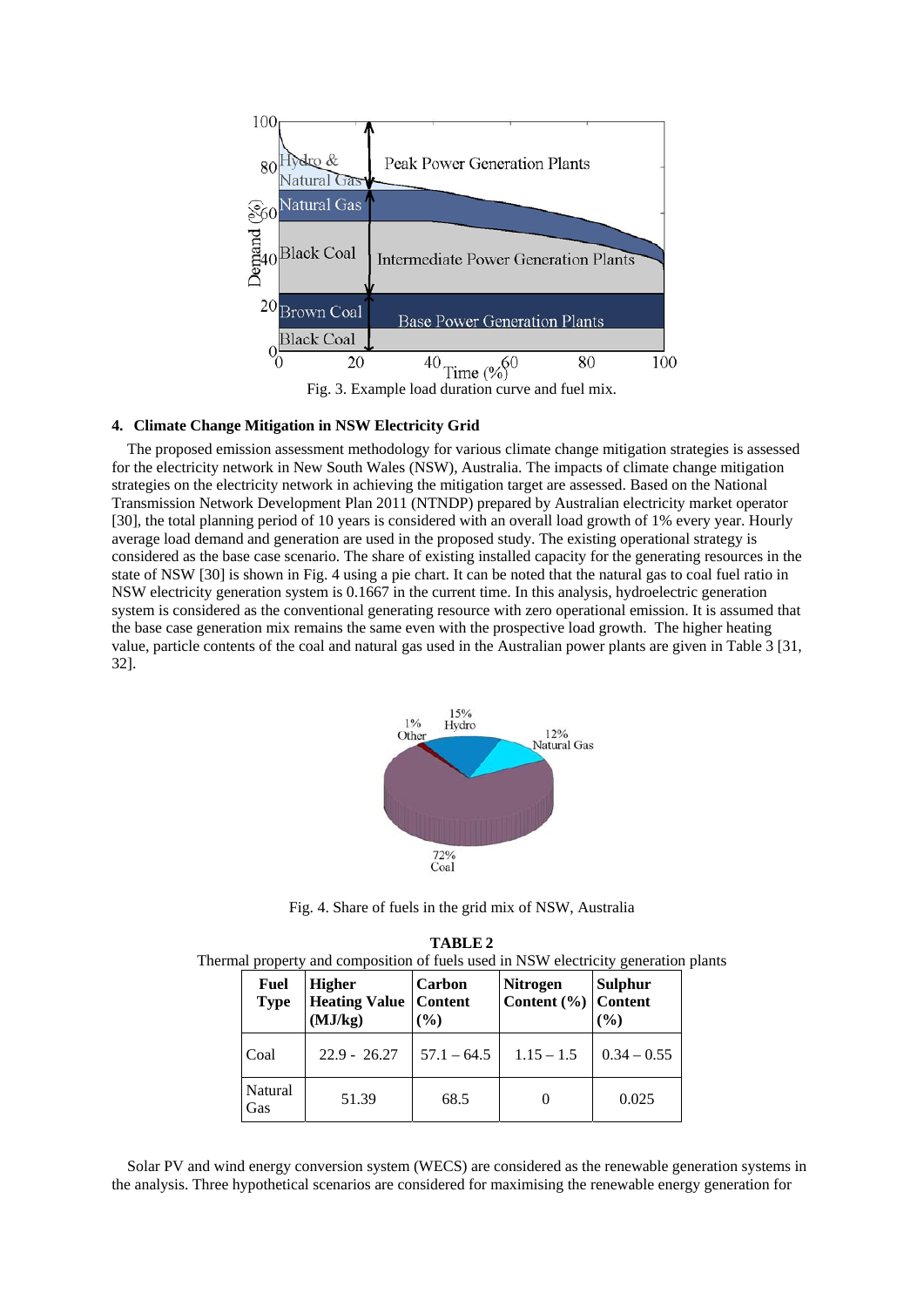climate change mitigation. In scenario 1, WECS is considered as the only available renewable generation technology while in scenario 2, solar PV generating system is the only renewable generation system. In scenario 3, hybrid combination of solar PV and WECS with equal capacities is considered as renewable generation system. In order to operate the network within technical constraints, it is assumed that excessive renewable generation can be curtailed using the curtailment strategy [33]. The impacts of different mitigation strategies on the penetration level of renewable resources are simulated using MATLAB and emission reduction capability corresponding to the penetration level is estimated for the state of NSW, Australia.



The load duration curve of NSW electricity network is shown in Fig 5(a). The marginal emissions associated with the electrical energy disseminated in the NSW grid are evaluated using the proposed marginal emission computation method and depicted in Fig. 5(b). The coal power plants are supplying the base load. The intermediate demand is served by the mix of coal and natural gas power plants and the peak demand is served by the hydro and natural gas power plants. Since the share of the gas turbine power plants increases with the increase in demand and most of the power plants are operated near their rated capacities with maximum efficiencies, the marginal emissions decrease with the increase in intermediate load demand. The GHG emission associated with the peak demand reduced significantly since hydro power plants are operated with zero emission during peak demand periods.

#### 4.1. Average Demand Shifting

The impact of variation in average demand shift on the emission reduction and renewable generation system penetration for the three scenarios discussed above is shown in Fig. 6. Each scenario is simulated with -10%, 0% and 10% increase in the average load of the NSW network. It is found that higher emission reduction is achievable with lower penetration of the renewable energy generation by reducing the average demand of the network. Moreover, it is noted that the marginal emission reduction with the inclusion of renewable generation is lowered for higher penetration levels of the renewable resources. This is due to the high spilling rate of the energy generated from renewable resources. Since, the minimum generation level of the conventional generation plants is fixed, high penetration of the renewable resources causes the total generation greater than the demand during certain hours. Excess generation is subsequently curtailed to minimise the demand and generation mismatch.

#### 4.2. Variation of Peak and Off-Peak Demand

The above mentioned scenarios are simulated for the peak and off-peak demand variation in the base case demand data, and also with 5% and 10% reduction in the variation between daily peak and off-peak demand. The emission reduction and penetration levels of the renewable resources in the electricity network for different values of peak load shifting index are presented in Fig. 7. It is seen that reducing the variation between the peak and off-peak load, higher emission reduction can be achieved with lower penetration of the renewable resources. It is remarkable that near the penetration level of 50%, for scenario 1 (S1) and scenario 2 (S2), the change in the peak load shift index is not very effective for overall emission reduction. Similar effect has been found for penetration level near 40% in the case of scenario 3 (S3). This is because the spilling of the renewable energy starts after the penetration level of 40%.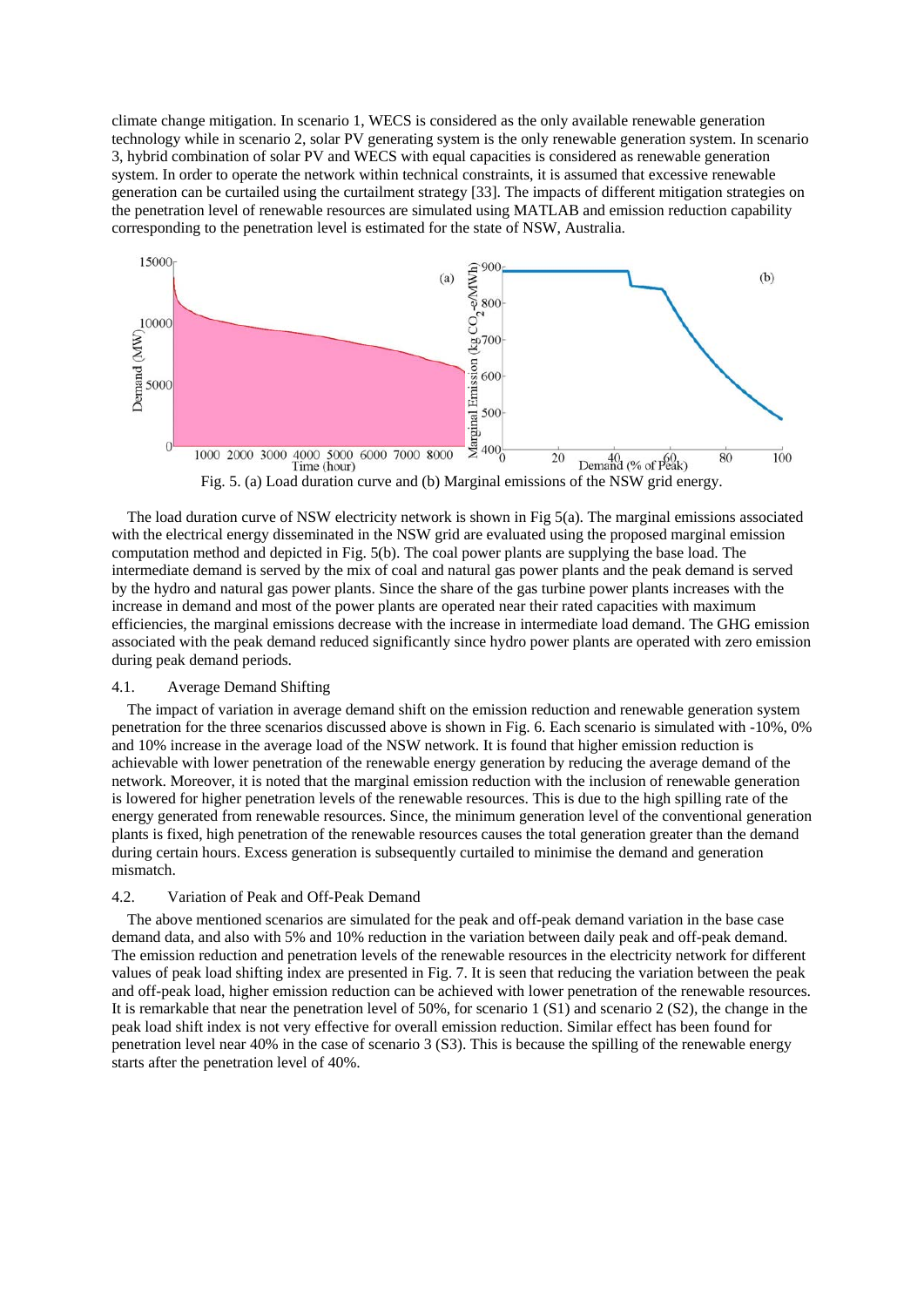

Fig. 6. Emission reduction for varying penetration of renewable generation with different average load demands.



Fig. 7. Emission reduction for varying penetration of renewable generation with different peak and off-peak load demand variations.

## 4.3. Changing Generation Flexibility

By increasing the generation flexibility of the system, it is possible to accommodate more intermittent generation systems such as renewables. The impact of changing the flexibility factor of the system is simulated for the above-listed three scenarios. Unit commitment is used to estimate the energy curtailment from renewable energy generation sources due to the ramp rate limitations and minimum up/down time constraints of the conventional generation plants. For each set of generation flexibility index and penetration level of renewable energy generation sources in each scenario, unit commitment program is run to estimate the absorbable renewable generation in each dispatch interval. Emission reduction performance with the different penetration levels of renewable resources for the generation flexibility of 0.75, 0.8 and 0.85 of the conventional generating systems are shown in Fig. 8. It is found that the flexibility index of the system contributes to the emission reduction at higher penetration level of the renewable energy. This is because for higher penetration levels with high flexibility of the conventional generation systems, the spilling of the renewable energy is less.

#### 4.4. Changing Generation Mix

Coal is the predominantly used as a primary fuel source in the conventional generation systems of the NSW. Natural gas is at the second position as the fossil fuel used for electricity generation in NSW. Emission rate of the coal fired plants is higher than that of the gas fired power plants. By reducing the capacity of coal based power plants and increasing the capacity of natural gas based power plants, emission reduction can be achieved. For each value of generation mix index and penetration level of renewable energy generation sources in each scenario, the absorbable renewable generation is estimated for each dispatch interval. The marginal emission of the NSW grid for the fuel mix index of 0.1667, 0.2667 and 0.3667 are estimated using the proposed marginal emission evaluation technique.

The impact of the changing fuel mix of the electricity generation system on the emission reduction and renewable resources penetration level is simulated for the above three scenarios and the results are presented in Fig 9. From the results it is found that for all penetration levels of the renewable resources, the emission reduction performance is found to be similar.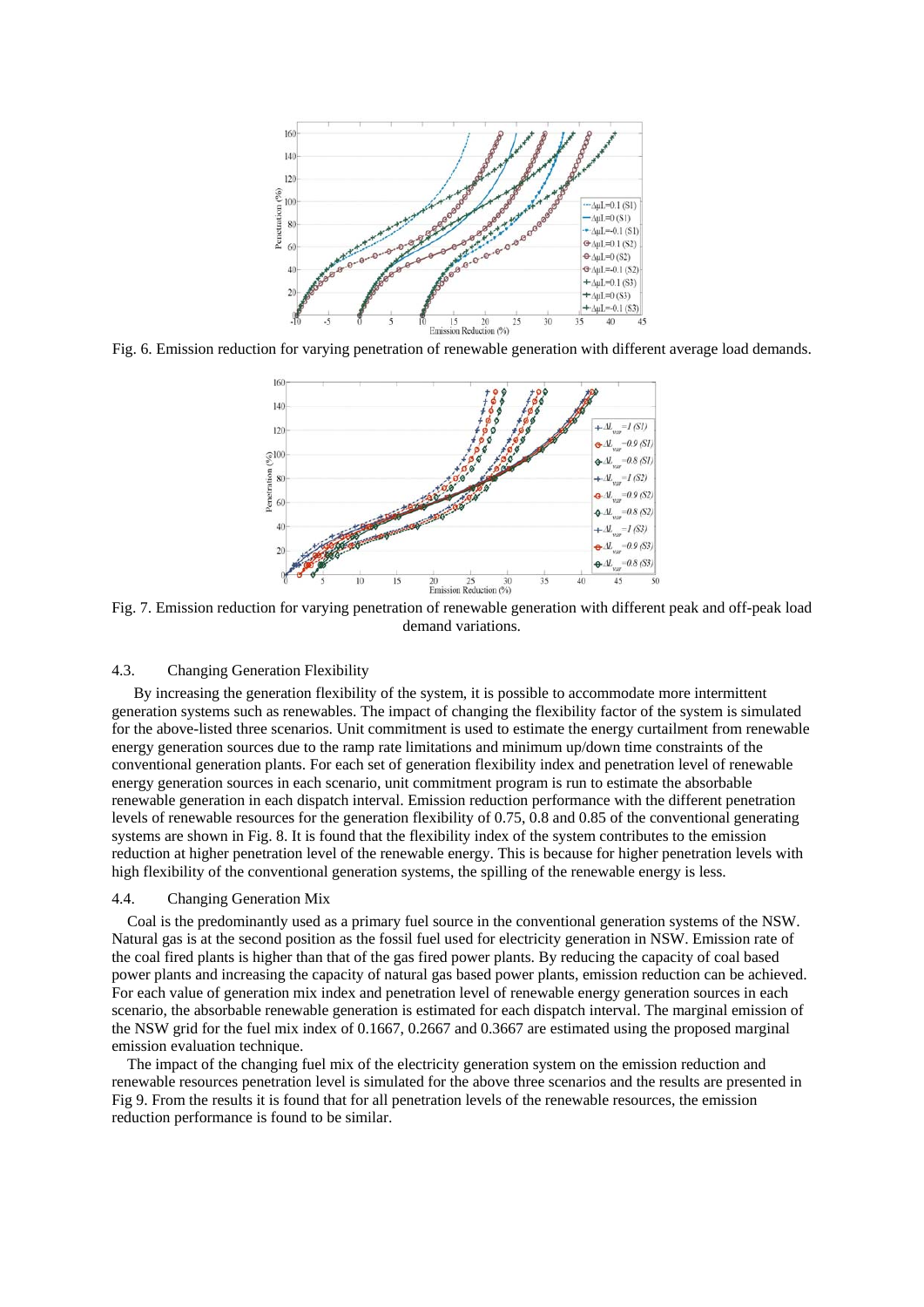

Fig. 8. Emission reduction for varying penetration of renewable generation with different generation flexibility.



Fig. 9. Emission reduction for varying penetration of renewable generation with different generation mix index.

Thus far, in the above analyses, unit commitment is used to estimate the output of each power plant during each dispatch interval and the emission costs are not taken into account in the formulation. In order to investigate the sensitivity of renewable generation penetration requirement on emission costs to achieve different emission reduction level, a unit commitment program has been implemented with the due consideration of emission costs. In the unit commitment accounting emission costs, the equivalent  $CO<sub>2</sub>$  emission price is considered as \$23/tonne which is the carbon price for year 2011-2012 in Australia [34]. The marginal emissions are estimated using the proposed method for every iterative step of the unit commitment problem and included in the objective function as the cost of emission.

The impact of the average demand shifting on the renewable generation penetration requirement to achieve different emission reduction level is estimated assuming \$23/tonne carbon price throughout the planning horizon and the results are shown in Fig 10. Comparing the results with and without considering carbon price in unit commitment formulation (Figs. 10 and 6 respectively), it is observed that the trends of variation of renewable generation penetration requirement for emission reduction target level for different scenario are similar. For example, to achieve 20% emission reduction from electricity generation system of NSW using hybrid combination of solar PV and WECS with equal capacities, 120%, 95% and 70% renewable penetrations are required for the 10%, 0% and -10% average demand shifting when carbon price is not considered in the unit commitment, respectively. With the consideration of carbon price in the unit commitment formulation, the renewable penetration drops down to 100%, 75% and 50% for achieving the same average demand shiftings. Hence, the impacts of demand shifting, generation flexibility and fuel mix on the renewable generation penetration requirement to achieve emission reduction are estimated which can reflect the climate change mitigation strategies in electricity system under 'Carbon Pricing Mechanism'.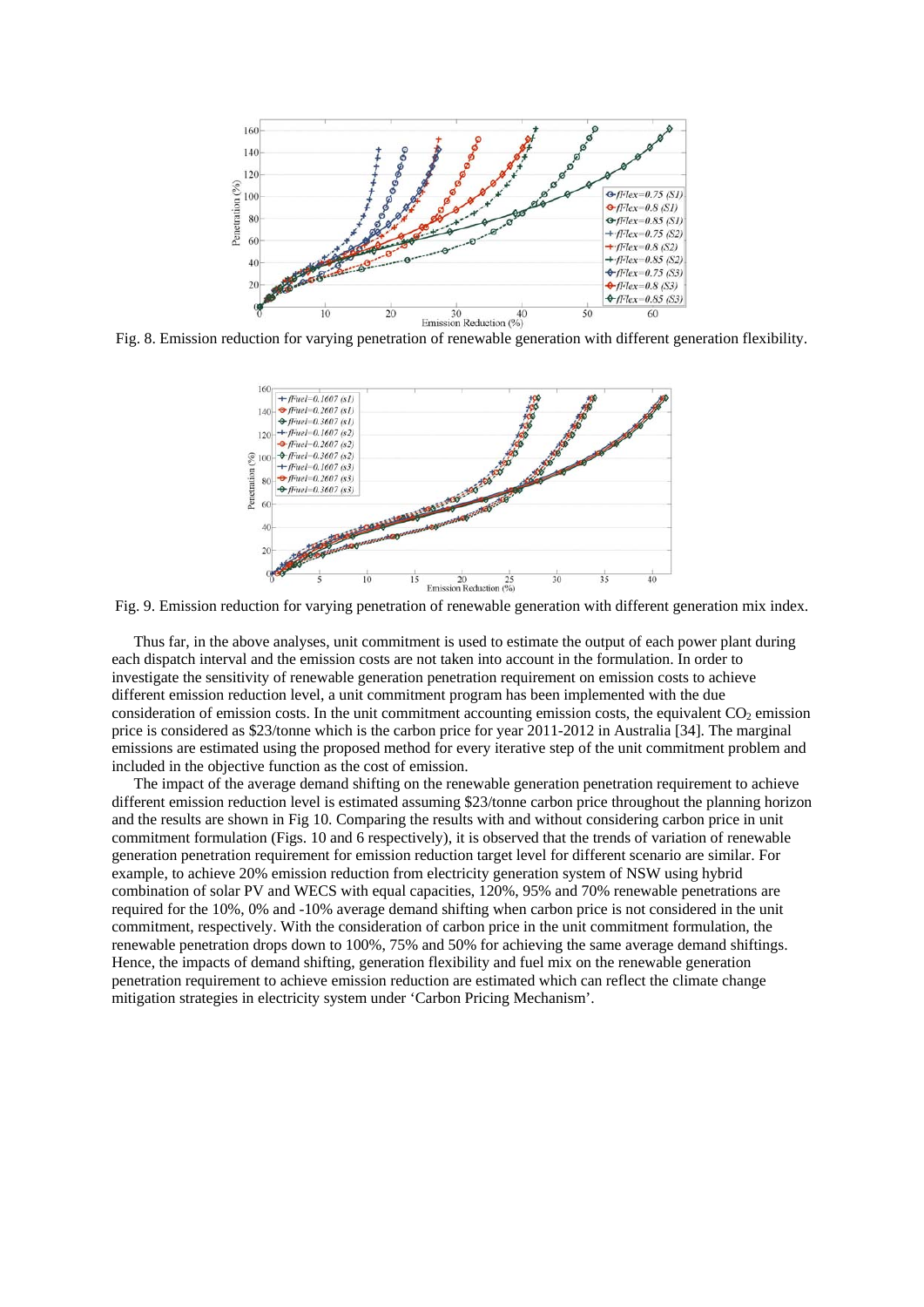

Fig. 10. Emission reduction for varying penetration of renewable generation with different average load demands (estimated accounting carbon price).

Based on the performance analysis with the applicability of all climate change mitigation indices proposed, it is found that only increasing the conventional, i.e. non-renewable generation system flexibility up to 0.85 in scenario 3 (S3) can achieve the 60% emission reduction target with a renewable generation penetration level of 160%. It is noted that the emission reduction target of 60% by year 2050, set by the NSW state government, can be achieved through the combinatorial solution incorporating climate change mitigation strategies along with the integration of renewable power generation. In order to achieve the emission reduction target, impacts of the climate change mitigation technologies on the electricity network should be assessed and deployment of the prospective strategies should be selected accordingly. It is found that the scenario 3, where hybrid combination of solar PV and WECS are used as the renewable generation systems, has the highest emission reduction capability with high penetration levels of these resources. The assessment of optimal renewable generation mix can be one of the possible future trends to achieve the emission reduction targets.

#### **5. Conclusion**

The impacts of climate change mitigation strategies on the emission reduction in electricity networks embedded with renewable energy generation resources are assessed in this paper. A mathematical formulation has been developed for examining the effects of different mitigation strategies on the demand and generation in the electricity networks and new mitigation indices are proposed. The overall emission associated with the energy in the grid mix is modelled to account for the time varying load demand in the electricity networks. The proposed model developed based on marginal emissions can be used to assess the performance of the individual generating resources. Penetration levels of advanced renewable generation systems in the state of NSW are assessed for different mitigation indices resulting from the climate change mitigation strategies. The proposed mitigation indices can be used as a measure to select the appropriate climate change mitigation strategies with optimal penetration of renewable generation mix to achieve the emission reduction target. The proposed model has been applied to the electricity network of the state of NSW and results are reported. The results have revealed that with the aid of the proposed climate change mitigation strategies, the overall emission reduction with the integration of different renewable energy generation systems can be maximised. The future research activities are aimed at modelling the impact of individual climate change mitigation technologies on the electricity network and selection of the optimal generation mix for the state of NSW.

## **Appendix A: Derivation of Total Emissions from Intermediate Demand Power Plants**

Let's assume that the installed capacity of  $i<sup>th</sup>$  type intermediate demand supplying power plant be  $C<sub>i</sub>$  and dispatched power of the power plant be  $g_i$  during the system demand level  $f_p$ . Hence the expression for  $x_i$  and  $w_i$ can be represented by (A1) and (A2), respectively.

$$
x_i = \frac{C_i}{g_I - g_B}
$$
(A1)  

$$
w_i = \frac{g_i}{f_D - g_B}
$$
(A2)

The sum of  $w_i$  for all the generation plant of same demand type (intermediate demand generation plants) will be equal to one. Now the ratio of operating load to the rated load of the *i*<sup>th</sup> generation plant used to estimate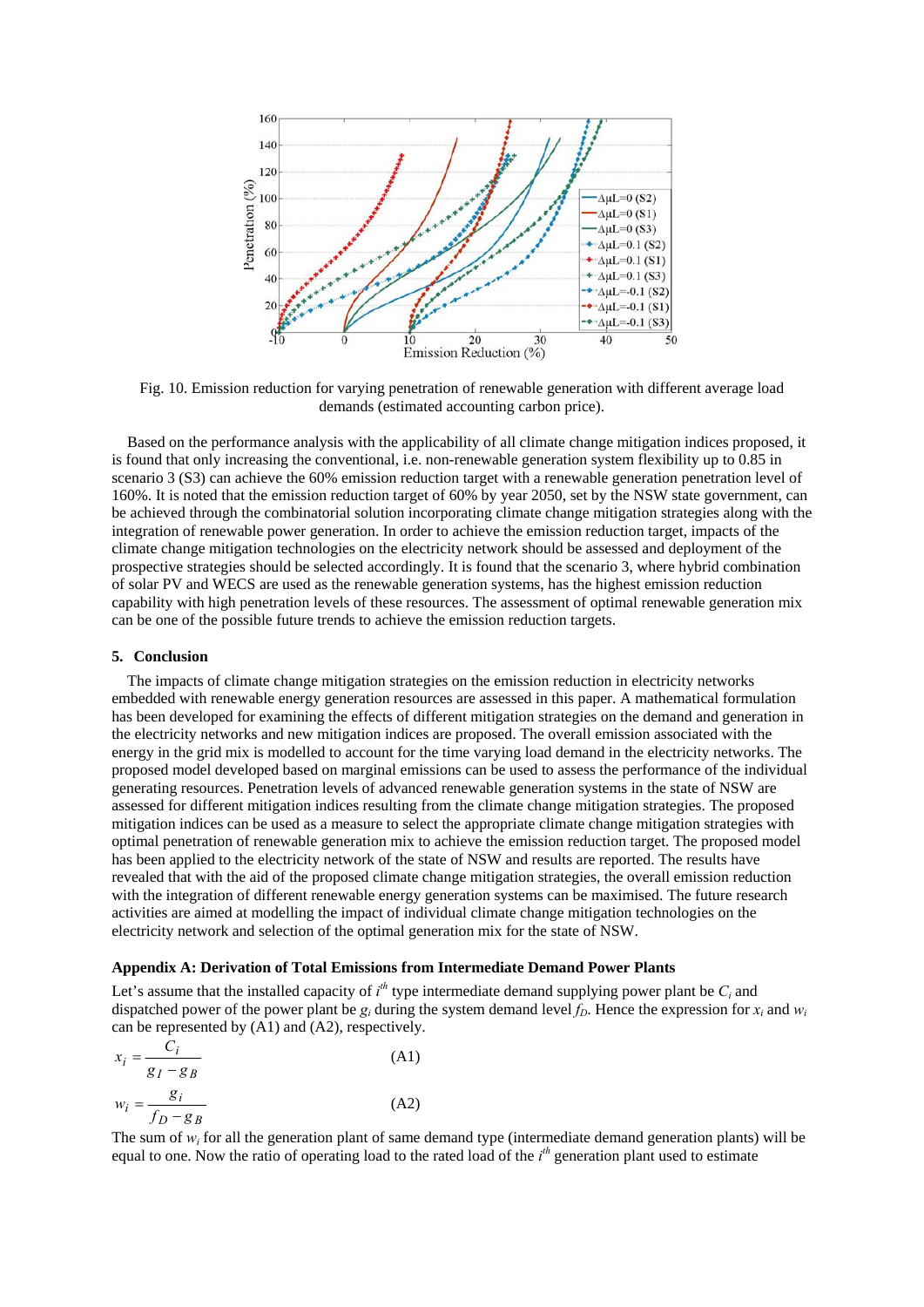marginal emission from the generation plant in equation (12) of the paper can be estimated from equation (A3) as follows.

$$
\frac{g_i}{C_i} = \frac{w_i \times (f_D - g_B)}{x_i \times (g_I - g_B)}\tag{A3}
$$

Now for the demand level of  $f<sub>D</sub>$ , the marginal emission due to different generation plant dispatched can be estimated from weighted average of the marginal emission from each generation plant. The weighting factor is the ration of dispatched generation power to the total generations from intermediate demand generation plants which is the normalised generated power as shown in equation (A2). Hence the marginal emission from intermediate demand generation plant due to a demand level  $f<sub>D</sub>$  can be estimated using (A4) as shown below.

$$
ME_{G,Int}(f_D) = \sum_{i} ME_{G,i,Elec} \left( \frac{w_i \times (f_D - g_B)}{x_i \times (g_I - g_B)} \right) \times w_i
$$
 (A4)

Hence the total emission from intermediate generation plant due to load level of  $f<sub>D</sub>$  can be estimated using the following equation.

$$
TE_{G,Int}(f_D) = \left[\sum_{i} ME_{G,i,Elec}\left(\frac{w_i \times (f_D - g_B)}{x_i \times (g_I - g_B)}\right) \times w_i\right] \times (f_D - g_B)
$$
 (A5)

From equation (A1), it is apparent that fraction of installed generation capacity supplied by the *i*<sup>th</sup> type power plant, *xi* is independent of generation plant dispatch level and demand level of the grid. However, normalised dispatched power  $i^h$  type power plant,  $w_i$  is the generation plant dependent and estimated from the unit commitment problem for system demand level  $f<sub>D</sub>$ .

#### **References**

- [1] E.K. Hart, M.Z. Jacobson, A Monte Carlo approach to generator portfolio planning and carbon emissions assessments of systems with large penetrations of variable renewables. Renewable Energy. 36(2011) 2278- 2286.
- [2] L.M. Beard, J.B.Cardell, I. Dobson, F. Galvan, D. Hawkins, W. Jewell, M. Kezunovic , T.J. Overbye, P.K. Sen, D.J. Tylavsky. Key Technical Challenges for the Electric Power Industry and Climate Change. IEEE Trans on Energy Convers 2010; 25(2):465-73.
- [3] D. Chattopadhyay. Modeling Greenhouse Gas Reduction from the Australian Electricity Sector. IEEE Trans on Power Syst 2010; 25(2):729-40.
- [4] T.B. Nguyen,N. Lu, C. Jin. Modeling impacts of climate change mitigation technologies on power grids. Proc of IEEE Power and Energy Soc Gen Meet 2011.
- [5] G. Tsilingiridis, C. Sidiropoulos, A. Penaliotis, Reduction of air pollutant emissions using renewable energy sources for power generation in Cyprus. Renewable Energy. 36(2011) 3292-3296.
- [6] A. Del Rosso, C. Clark. Methods and tools to estimate carbon emission savings from integration of renewable and T&D efficiency improvement. Proc of IEEE Power and Energy Soc Gen Meet 2011.
- [7] E. Denny, M. O'Malley. Wind generation, power system operation, and emissions reduction. IEEE Trans on Power Syst 2006; 21(1):341-47.
- [8] C. De Jonghe, E. Delarue, R. Belmans, W. D'haeseleer. Determining optimal electricity technology mix with high level of wind power penetration. Appl Energy 2011; 88:2231-2238.
- [9] Shuai Lu, Y.V. Makarov, Yunhua Zhu, Ning Lu, N.P. Kumar, B.B. Chakrabarti. Unit commitment considering generation flexibility and environmental constraints. Proc of IEEE Power and Energy Soc Gen Meet 2010.
- [10]P. Denholm, R.M. Margolis. Evaluating the limits of solar photovoltaics (PV) in traditional electric power systems. Energy Policy 2007; 35(5):2852-61.
- [11]P. Denholm, R.M. Margolis. Evaluating the limits of solar photovoltaics (PV) in electric power systems utilizing energy storage and other enabling technologies. Energy Policy 2007; 35(7): 4424-33.
- [12] C.L. Weber, P. Jaramillo, J. Marriott, C. Samaras. Uncertainty and variability in accounting for grid electricity in life cycle assessment. Proc of IEEE Intl Symposium on Sustainable Syst and Tech 2009.
- [13]Z.A. Muis, H. Hashim, Z.A. Manan, F.M. Taha, P.L. Douglas, Optimal planning of renewable energyintegrared electricity generation schemes with  $CO<sub>2</sub>$  reduction target.
- [14]M. Bianchi, A. De Pascale. Emission calculation methodologies for CHP plants. Energy procedia 2012; 14:1323-1330.
- [15]P. Mancarella, G. Chicco. Global and local emission impact assessment of distributed cogeneration systems with partial load models. Appl Energy 2009; 86:2096-2106.
- [16]J. Cristobal, G. Guillen-Gosalbez, L. Jimenez, A. Irabien. Optimization of global and local pollutant control in electricity production from coal burning. Appl Energy 2012; 92:369-378.